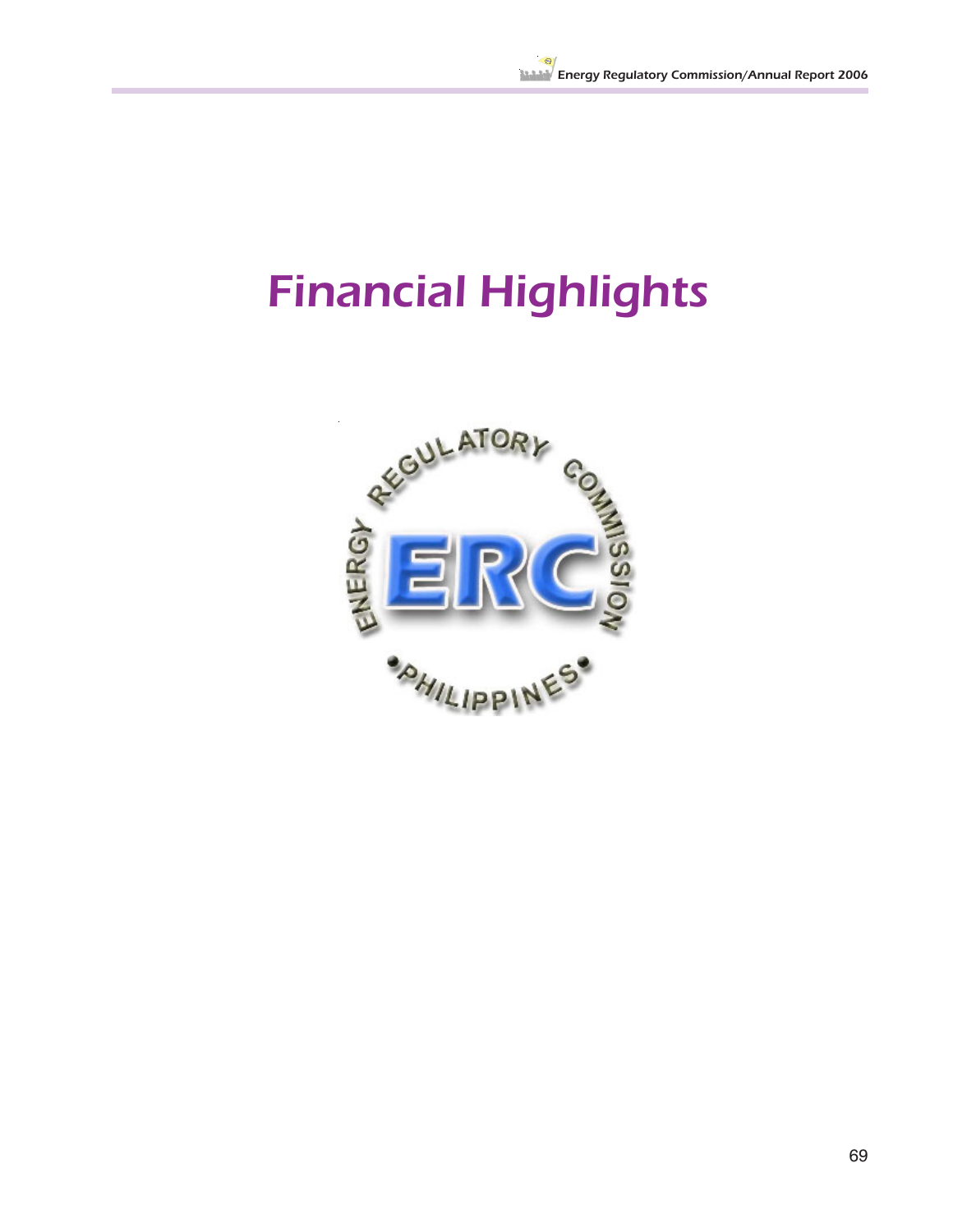## **2006 ERC INCOME**

The Energy Regulatory Commission (ERC) earned an income amounting to P269.98 Million for the year 2006. The 2006 income went up by P45.48 Million, or 20%, compared to the 2005 income amounting to P224.40 Million.

The ERC's Service income which include the Supervision & Regulation Fees and Meter Testing Fees, contributed largely to the 2006 income, accounting for 65% of the total revenue. The income from permits and licenses, however, account for 31% of the actual total revenue while the income on fines and penalties account for 4%.

For the year 2006, the ERC's actual allotment approved by the Department of Budget and Management (DBM) amounted to P162.12 Million. The ERC's income of P269 Million is 40% or P107.86 Million more than the budget given to it. This is an indication that the ERC can more than maintain its present operations, and is therefore, selfsustaining.

Furthermore, actual income earned by ERC exceeded the targeted income of P252.20 Million for the year 2006 by 7%.

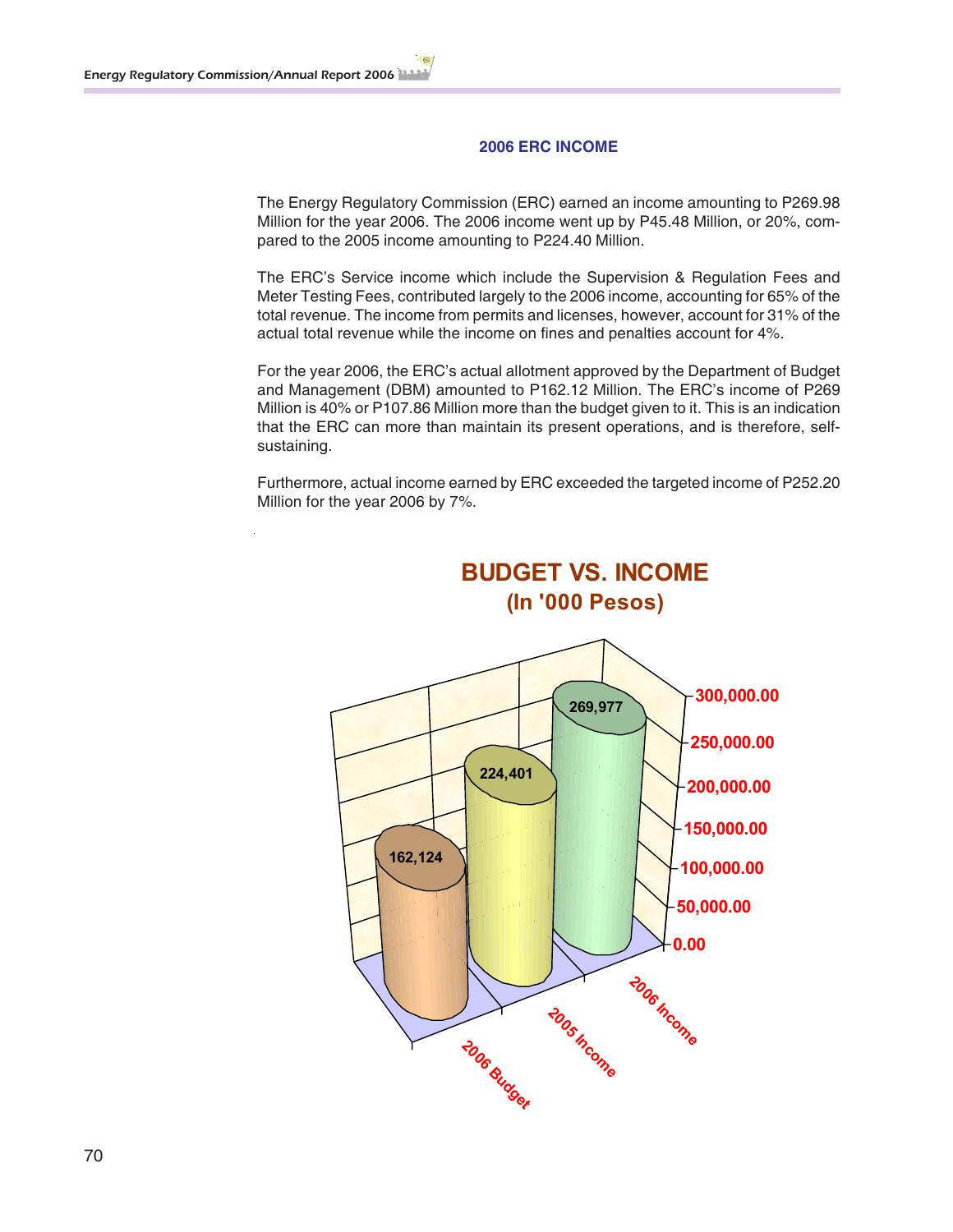## **REPORT ON REVENUE**

**For January to December 2006**

| <b>NATURE OF INCOME</b>                                                                                    | <b>ACCOUNT CODE</b>      | <b>REVENUE</b>                                                 |
|------------------------------------------------------------------------------------------------------------|--------------------------|----------------------------------------------------------------|
| <b>Permits and Licenses</b><br><b>Fines and Penalties</b><br>Service Income<br><b>Other General Income</b> | 608<br>609<br>628<br>678 | 82,573,006.73<br>10,952,694.91<br>175,910,261.44<br>541,519.66 |
| <b>TOTAL</b>                                                                                               |                          | 269,977,482.74                                                 |

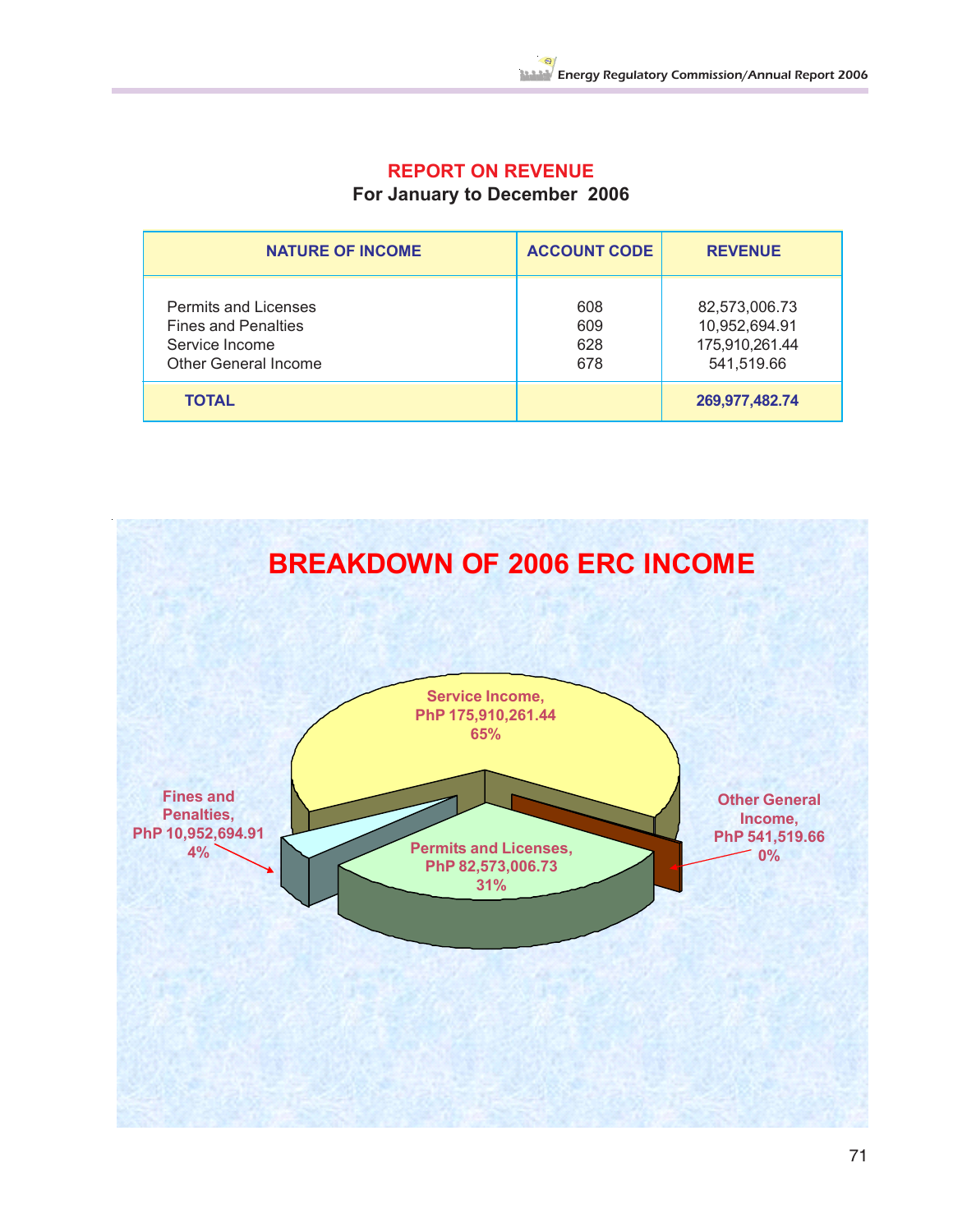| <b>ENERGY REGULATORY COMMISSION</b><br><b>Condensed Balance Sheet</b><br>As of December 31, 2006<br><b>NG - General Fund</b> |                               |                            |               |                             |  |
|------------------------------------------------------------------------------------------------------------------------------|-------------------------------|----------------------------|---------------|-----------------------------|--|
| <b>ASSETS</b>                                                                                                                |                               |                            |               |                             |  |
| <b>Current Assets</b><br>Cash<br>Cash on Hand                                                                                |                               |                            | 77,628,142.38 |                             |  |
| Recievables<br>Receivable Accounts<br>Less Allowance for Doubtful Accounts<br>Inter-Agency Receivables                       | 8,877,033.76<br>(130, 510.35) | 8,746,523.41<br>823,838.50 | 9,570,361.91  |                             |  |
| <b>TOTAL ASSETS</b>                                                                                                          |                               |                            |               | 87,198,504.29               |  |
| <b>LIABILITIES</b>                                                                                                           |                               |                            |               |                             |  |
| <b>Current Liabilities</b><br>Inter-Agency Payables<br><b>Deferred Credits</b>                                               |                               |                            |               | 86,462,111.14<br>866,903.50 |  |
| <b>TOTAL LIABILITIES</b>                                                                                                     |                               |                            |               | 87,329,014.64               |  |
| <b>EQUITY</b>                                                                                                                |                               |                            |               |                             |  |
| <b>Government Equity</b>                                                                                                     |                               |                            |               | (130, 510.35)               |  |
| <b>TOTAL EQUITY</b>                                                                                                          |                               |                            |               | (130, 510.35)               |  |
| <b>TOTAL LIABILITIES AND EQUITY</b>                                                                                          |                               |                            |               | 87,198,504.29               |  |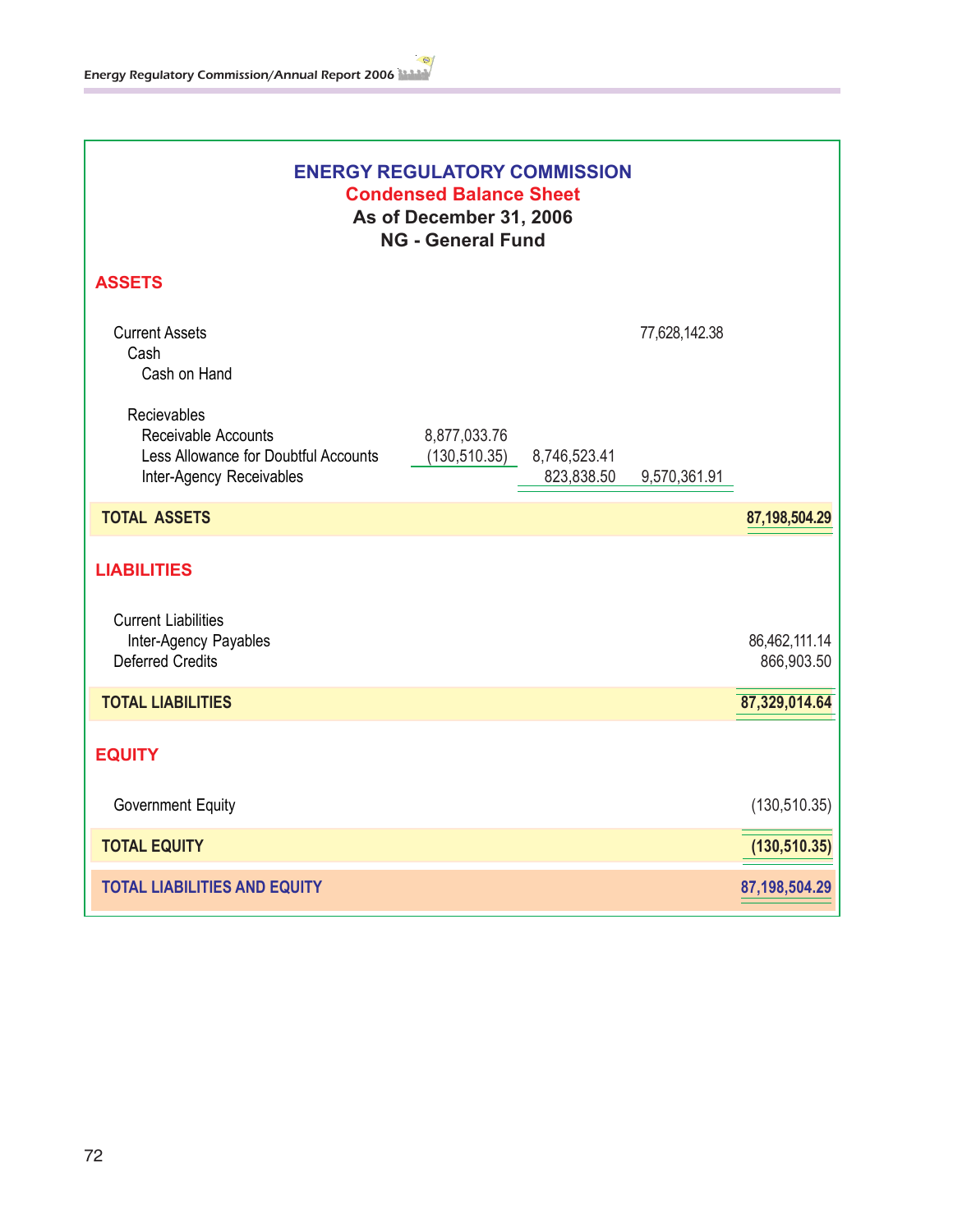| <b>ENERGY REGULATORY COMMISSION</b><br><b>DETAILED BALANCE SHEET (RAB)</b><br>As of December 31, 2006                                                                                                                                                                                                                                                                                                       |                                                                                                                                                                                               |  |  |  |
|-------------------------------------------------------------------------------------------------------------------------------------------------------------------------------------------------------------------------------------------------------------------------------------------------------------------------------------------------------------------------------------------------------------|-----------------------------------------------------------------------------------------------------------------------------------------------------------------------------------------------|--|--|--|
| <b>ASSETS</b>                                                                                                                                                                                                                                                                                                                                                                                               |                                                                                                                                                                                               |  |  |  |
| <b>CURRENT ASSETS</b><br>Cash<br>Receivables<br>Supplies Inventory<br><b>Prepaid Expenses</b><br><b>Others</b><br><b>INVESTMENTS AND PROPERTY, PLANT &amp; EQUIPMENT</b><br><b>Office Equipment</b><br><b>Furniture and Fixtures</b><br>IT Equipment and Software<br><b>Library Books</b><br>Machineries and Equipment<br><b>Motor Vehicles</b><br>Other Property, Plant & Equipment<br><b>Other Assets</b> | 445,480.02<br>2,012,542.03<br>2,842,027.89<br>211,077.55<br>37,620.00<br>298,870.17<br>1,552,056.05<br>3,615,043.40<br>86,473.18<br>14,283,554.10<br>2,567,381.52<br>791,159.77<br>318,780.92 |  |  |  |
| <b>TOTAL ASSETS</b>                                                                                                                                                                                                                                                                                                                                                                                         | 29,062,066.60                                                                                                                                                                                 |  |  |  |
| <b>LIABILITIES &amp; EQUITY</b><br><b>LIABILITIES</b><br><b>Current Liabilities</b><br><b>Accounts Payable</b><br>Due to Officers and Employees<br>Due to BIR<br>Due to GISIS<br>Due to LGUS<br>Other Payables                                                                                                                                                                                              | 84,563.34<br>86,658.13<br>134,277.91<br>847.00<br>1,624,348.68<br>438,042.57                                                                                                                  |  |  |  |
| <b>EQUITY</b><br><b>Government Equity</b>                                                                                                                                                                                                                                                                                                                                                                   | 26,693,328.97                                                                                                                                                                                 |  |  |  |
| <b>TOTAL LIABILITIES &amp; EQUITY</b>                                                                                                                                                                                                                                                                                                                                                                       | 29,062,066.60                                                                                                                                                                                 |  |  |  |